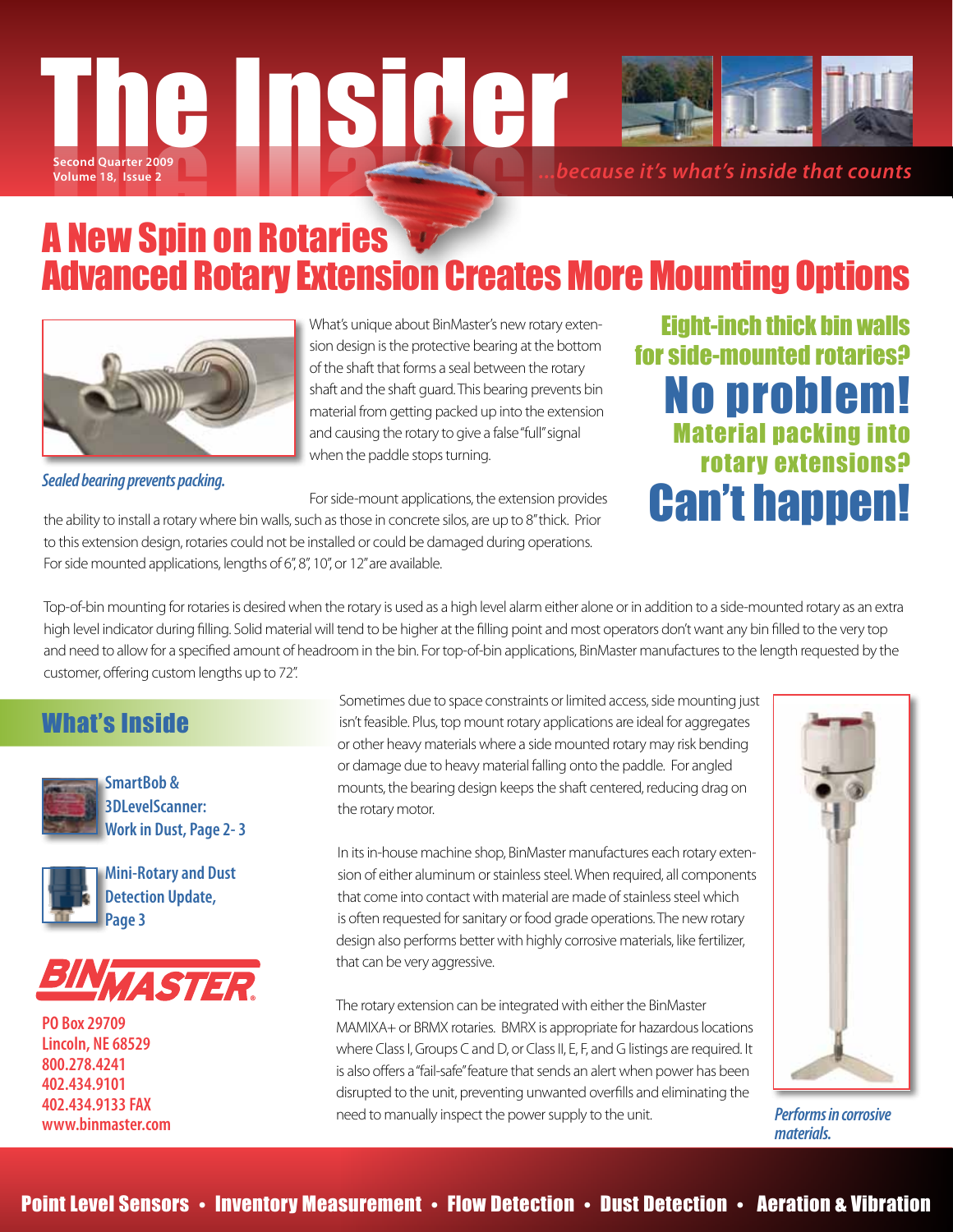# Level Measurement Penetrates the Dust



# BinMaster Solutions for High Dust Environments

**AAACHOOO**!! Dust is perhaps the greatest challenge (and frustration) not only to allergy sufferers, but also in many level and inventory measurement applications. Several technologies – such as radar and ultrasonics – have been unsuccessful in performing reliably in high dust environments, leaving personnel with unreliable data and burdened with equipment in their bins that simply won't work.

BinMaster offers two options – one contact and one non-contact – that can be suitable for continuous level measurement in dusty environments. From flour to flyash … BinMaster Level Specialists will work with you to understand your inventory control needs and then recommend the solution that is best suited to your application. Let's look at how dust stacks up against BinMaster's "tried & true" SmartBob2 and its new 3DLevelScanner inventory systems.

# SmartBob2 Weight & Cable Inventory Management System

#### **How it works in dust.**

The weight ("Bob") at the end of the cable suspends downward and penetrates the dust and measures the settled solid or powder material based upon how much cable is released at the precise time the weight ("Bob") stops. The measurement – which can be displayed as height or product or distance to product (headroom) – can be read from the eBob software installed on a PC, a SmartBob C-100 Console, or a Remote Start Unit (RSU).

#### **Why it works in dust.**

The weight at the end of the cable goes through the dust and doesn't stop until it comes into contact with settled material. Dust has virtually no impact on SmartBob over time as the cable housing is equipped with brushes that "clean" the cable when it retracts after each measurement, protecting the cable from build up and allowing it to drop freely.

#### **Advantages of SmartBob2**

SmartBob is ideal for single point level measurement where bin levels need to be taken periodically throughout the day. Level

#### *Cement Block Manufacturer in Florida*





measurements can be programmed to take place at predetermined intervals or initiated as needed from a PC, SmartBob Console or RSU.

SmartBob's mechanical weight & cable design is proven over 20 years of operation in the field and in tens of thousands of bins worldwide. High temperature and explosion proof options make SmartBob2 suitable for many challenging applications.

The eBob software is also capable of displaying the levels of up to 16 bins at one time, for operations where multiple bins must be monitored efficiently. The SmartBob inventory management system can be networked (either wired or wireless) from one up to 100 bins using just one copy of the eBob software and one SmartBob Console.

SmartBob2 is an economical, continuous level measurement system that is suitable for many applications. SmartBob costs less than radar, ultrasonics or the 3DLevelScanner, while providing a wealth of data for effective inventory management.

#### *Sawdust Hauling Operation in Montana*





mart Rob 2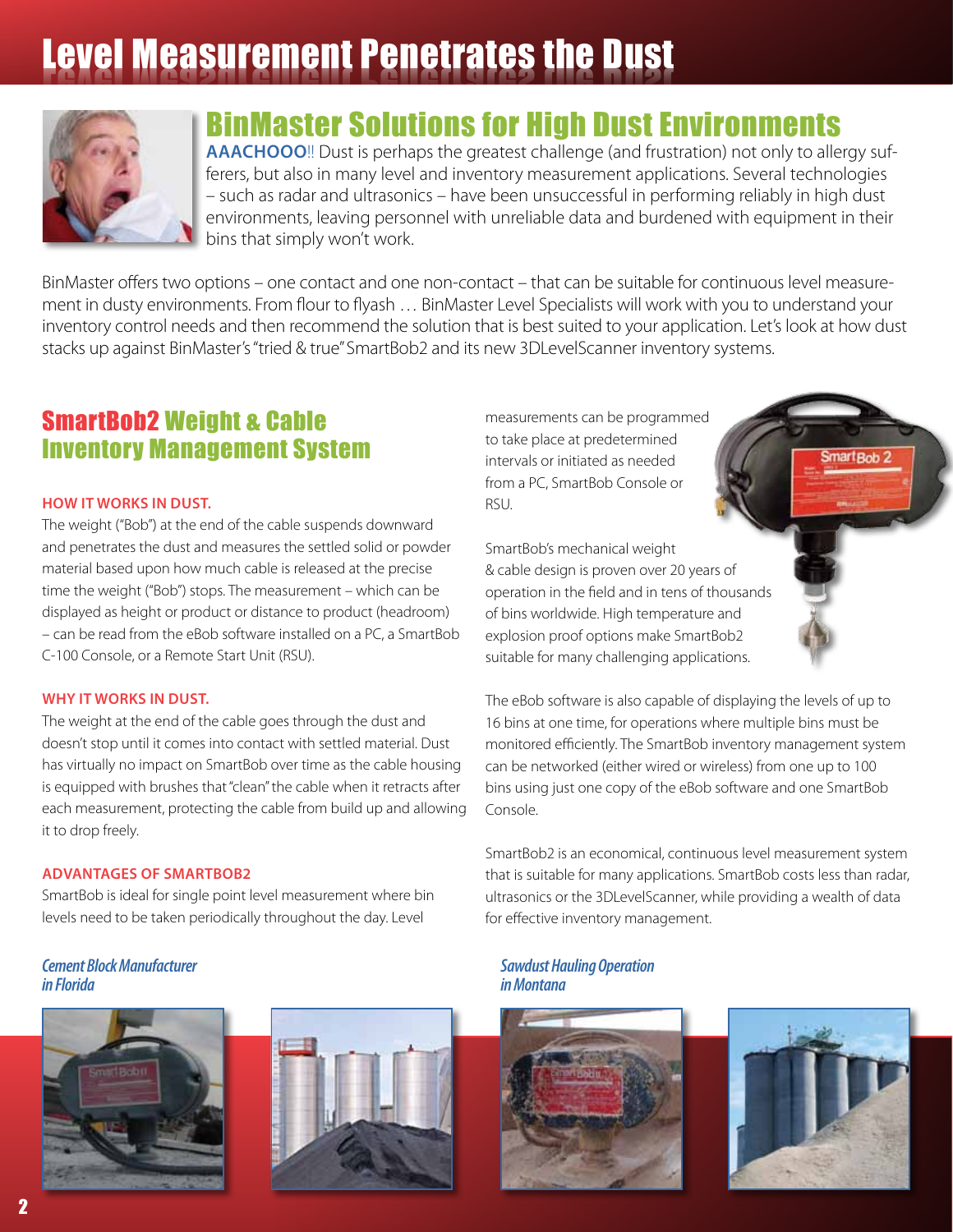

## 3DLevelScanner Non-Contact, Inventory Management System **How it works in dust.**

A very low frequency acoustical signal penetrates the dust and takes measurements which are determined by how long the signal takes to travel to settled solid or powder material and return to the device. Based upon the model of 3DLevelScanner purchased, the scanner will take one or multiple measurements in the bin and send the data to a PC, where the data is graphed over a 24-hour period.

#### **Why it works in dust.**

The 3DLevelScanner is designed to work at very low frequencies which allow the acoustical signals to

"ignore" and penetrate suspended dust, unlike other technologies whose signals become "confused" when attempting to take measurements in dusty environments. The acoustical signals, combined with a non-stick material, prevents material from adhering to the internal workings of the device.



*Outer unit is coated with buildup from dust.*

# **Calendar**

See BinMaster® at these upcoming events. Please contact Nathan Grube at 800-278-4241 if you would like more information about the event or to arrange a meeting with us while you are there.

#### **NPE2009**

**The International Plastics Showcase Booth 129045 June 22 to 26 McCormick Place Chicago, IL USA**

### **Advantages of the 3DLevel Scanner**

The 3DLevelScanner is a non-contact device, so it is ideal for food processing, pharmaceuticals, or chemicals where contact with the material being measured must be avoided. It is also suitable for "sticky" materials whose level needs to be monitored, but the material could cause



*Inside the unit is clean and fully operational.*

problems by adhering to the measurement device. It works in dusty applications where other types of non-contact technologies, like ultrasonics and radar fail.

3DLevelScanner can take multiple measurement samples within the bin. While the "S" version measures a single point in the bin like SmartBob, ultrasonics or radar; the "M" and "MV" versions take samples from multiple measurement points within the bin.

The 3D Level Manager software charts the level of the bins over the course of each day allowing for historical tracking, which creates data that is useful for inventory planning purposes. It shows filling and emptying over time, which can be helpful for operations that risk "paralysis" if bins get too full or empty. For example, BinMaster has installed the 3DLevelScanner where waste bins are monitored. In this operation, if waste bins become full, production must stop until the bins can again accommodate waste.

Another benefit of the 3D product is the ability to be linked remotely with BinMaster's engineering laboratory during the initial installation period while the bin parameters being loaded in the software and fine tuned for optimum performance.

*Have a Dust Challenged Bin? Frustrated by technologies that won't work? Call Todd Peterson at 402-434-9102 or 800-278-4241 or email info@binmaster.com to find out if SmartBob2 or 3DLevelScanner might work for you.*

### Mini Rotary & Dust Detect 1000 Update

BinMaster's Mini-Rotary provides economical and compact rotary level control for small bins and hoppers that contain plastics, food, seed chemicals and other dry powder and bulk solid materials.

Dust Detect 1000 is a single device dust detector designed to continuously monitor the flow of partiulcate emission from small



stacks and initiate an alarm when changes in emmssions exceed user-defined parameters.

*Download the new brochures on these products at www.binmaster.com.*